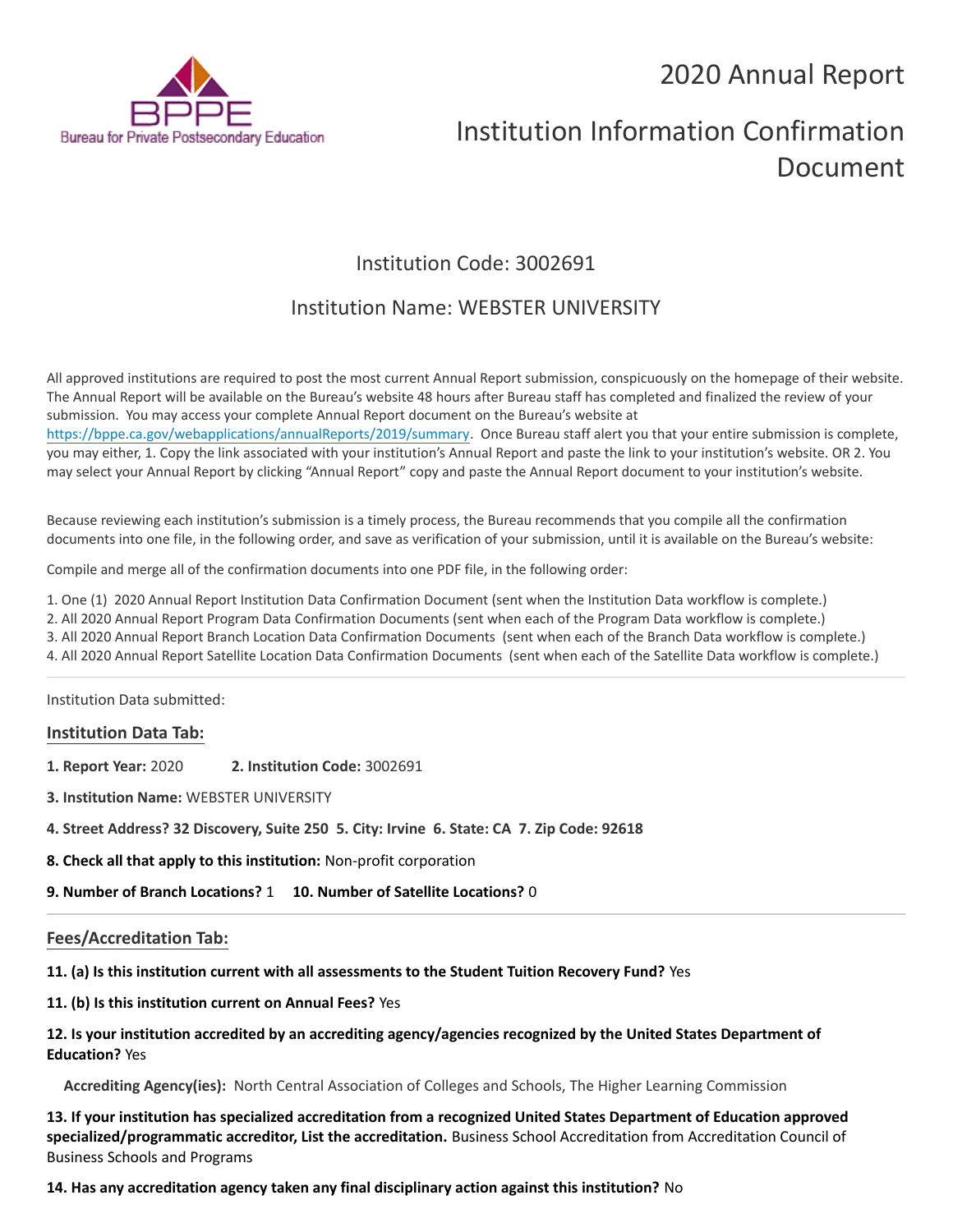## **Financial Tab:**

#### **15. Does your institution participate in federal financial aid programs under Title IV of the Federal Higher Education Act? Yes**

What is the total amount of Title IV funds received by your institution in this Reporting Year? \$379,719.00

#### **16. Does your institution participate in veterans' financial aid education programs?** Yes

What is the total amount of veterans' financial aid funds received by your institution in this Reporting Year? \$577,234.00

#### **17. Does your institution participate in the Cal Grant program?** No

What is the total amount of Cal Grant funds received by your institution in this Reporting Year?

#### **18. Is your institution on the California's Eligible Training Provider List (ETPL)?** No

#### **19. Is your institution receiving funds from the Workforce Innovation and Opportunity Act (WIOA) Program?** No

**20. Does your Institution participate in, or offer, any other state or federal government financial aid programs? (i.e., vocational rehab…)** : No

If yes, please provide the name of the financial aid program.

What is the total amount of any other state of federal funds received by your institution in the reporting year? \$0.00

#### **21. The percentage of institutional income that was derived from public funding.** 49

**22. Does your Institution participate in, or offer any non-government financial aid programs? (i.e., private grants/loans, institutional grants/loans) : Yes**

**22a. You indicated "Yes" for #22, please provide the name of the financial aid programs below.**: Institutional Scholarship/Grants, Private Student Loans

**23. The percentage of institutional income in the reporting year derived from any non-government financial aid. : 4.34**

**24. Enter the most recent three-year cohort default rate reported by the U.S. Department of Education for this institution, if applicable.: 4**

**25. Provide the percentage of the students who attended this institution during this Reporting Year who received federal student loans to help pay their cost of education at the school.: 15**

**26. Provide the average amount of federal student loan debt of graduates who took out federal student loans at this institution. : \$55,675.00**

# **Offerings Tab:**

- **27. Total number of students enrolled at this institution?** 187
- **28. Number of Doctorate Degree Programs Offered?** 0
- **29. Number of Students enrolled in Doctorate programs at this institution?** 0
- **30. Number of Master Degree Programs Offered?** 9
- **31. Number of Students enrolled in Master programs at this institution?** 155
- **32. Number of Bachelor Degree Programs Offered?** 1
- **33. Number of Students enrolled in Bachelor programs at this institution?** 27
- **34. Number of Associate Degree Programs Offered?** 0
- **35. Number of Students enrolled in associate programs at this institution?** 0
- **36. Number of Diploma or Certificate Programs Offered?** 4